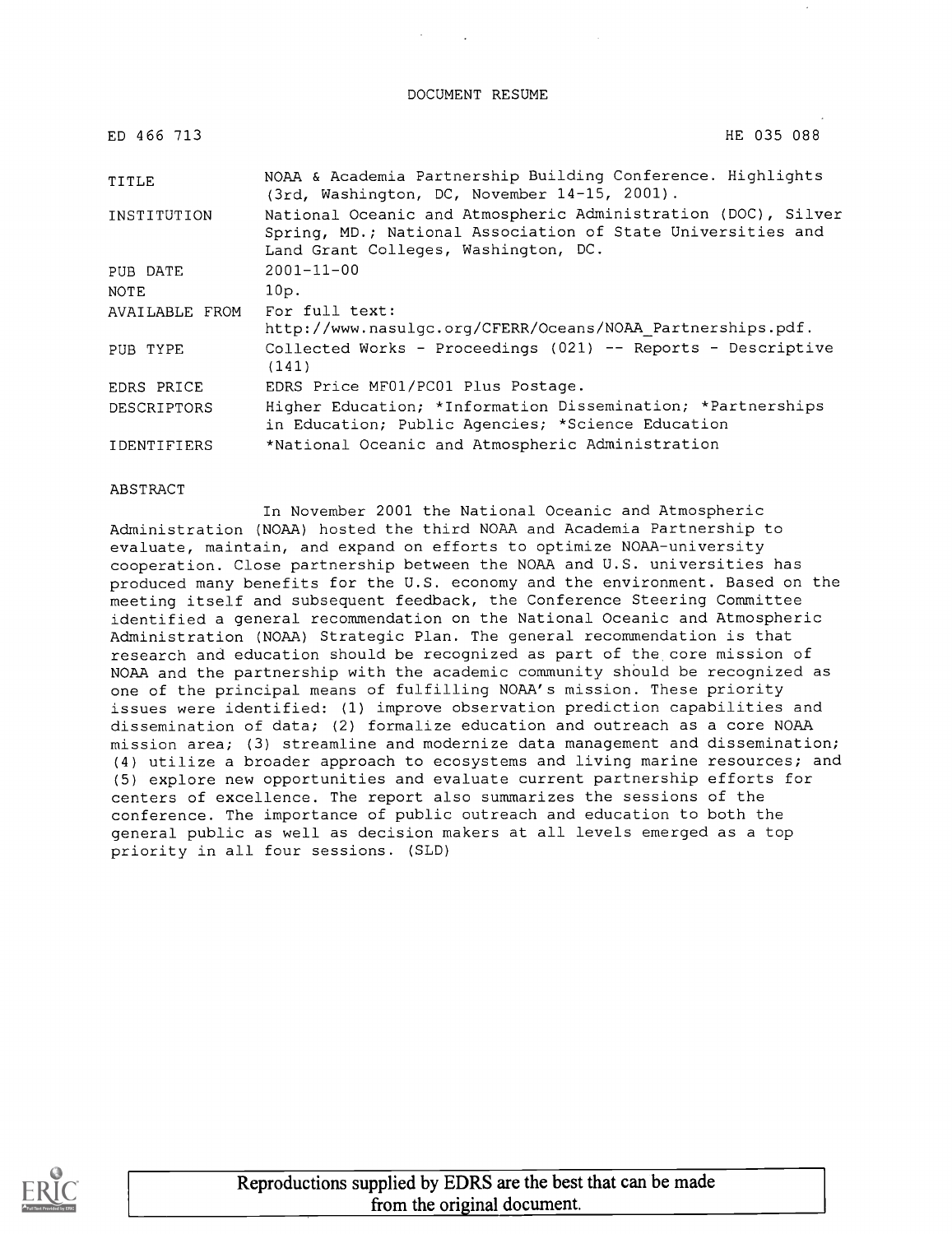# **HIGHLIGHTS** NOAA & Academia Partnership Building Conference



ED 466 713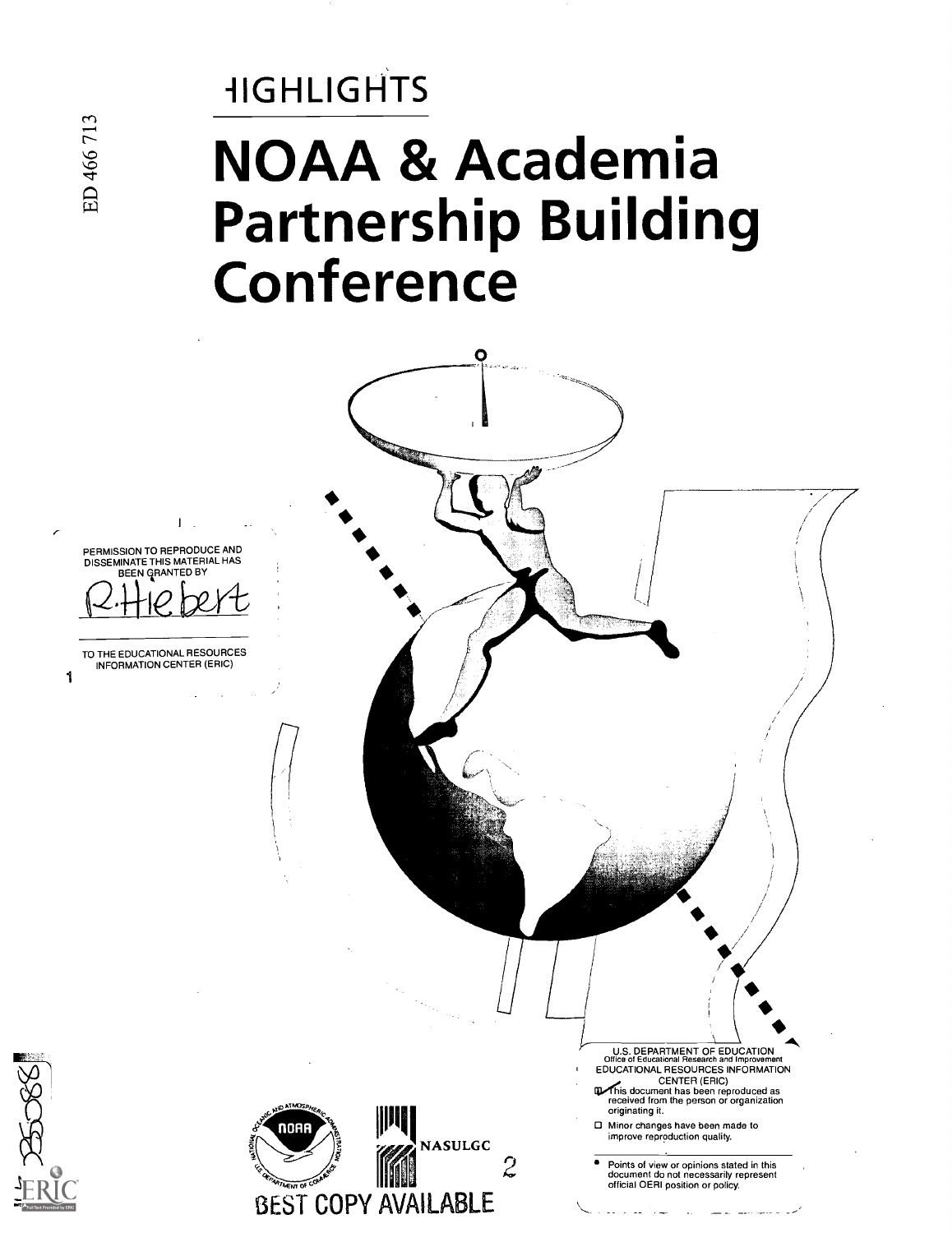## **Introduction**

On November 14 and 15, 2001, NOAA hosted the third NOAA & Academia Partnership Conference in Washington, D.C. The aim of the meeting was to evaluate, maintain, and expand upon efforts to optimize NOAA-university cooperation, addressing the primary sources of concern in the relationship and identifying solutions.

The National Oceanic and Atmospheric Administration's mission is to describe and predict changes in the Earth's environment, and conserve and manage wisely the Nation's coastal and marine resources to ensure sustainable opportunities. This mission is only accomplishable through the successful collaboration between NOAA, universities, the private sector and user-groups. Close partnership between NOAA and the Nation's universities has produced many benefits for the American economy and the environment.

## **Recommendations on Priorities**

Based on the meeting itself and subsequent feedback, the Conference Steering Committee has identified a general recommendation on the NOAA Strategic Plan and five priority issues.

#### General Recommendation

As the NOAA Strategic Plan is updated and revised, we urge that two general principles be incorporated across the body of the plan:

- A. Research and Education should be recognized as part of the core mission of NOAA.
- B. The partnership with the academic community should be recognized as one of the principal means toward fulfilling NOAA's mission.

#### Priority Issues

Although many topics and themes were identified during the course of the conference, five areas have been identified as crosscutting priorities that emerged from the workshop groups:

1. Improve observation prediction capabilities and dissemination of data: Integrating observing and modeling systems with environmental prediction and analysis is vital for reaching NOAA's mission, and academic expertise is an invaluable resource for technology infusion.

#### 2. Formalize education and outreach as a core NOAA mission area:

The future of NOAA is dependent on the investment to improve the professional development of NOAA's workforce. Raising awareness by the public and user-groups of NOAAs significance to environmental stewardship must include the full range of NOAA's capabilities. Sea Grant was repeatedly lauded as a good example of outreach and

extension efforts that must be expanded on, and the re-instatement of the Education Office was a recurrent suggestion for providing a focal point of contact between academia and NOAA.

- 3. Streamline and modernize data management and dissemination: A cooperative initiative by NOAA, other governmental and university partners is needed to make data easily distributed and accessible. Data need to be made widely available to support policy decisions relating to climate change, marine ecosystem management and the development of clean and nondisruptive energy resources to ensure human health and the nation's economic well-being.
- 4. Utilize a broader approach to ecosystems and living marine resources: NOAA should adopt the ecosystem-based approach from watersheds to the ocean bottom, taking advantage of strong input from academic institutions and state governments to determine the value of resources, protect bio-diversity and consider the human component of environmental impacts.
- 5. Explore new opportunities and evaluate current partnership efforts for centers of excellence: An increased collaboration between institutes and centers of excellence currently in place and the implementation of new cooperative agreements are imperative to ensure expedient transfer of scientific and intellectual capacity.

For each of the items above specific actions have been identified in the conference report compiled by Lynne Carbone & Associates, in the section entitled "Integrated Action Plan."

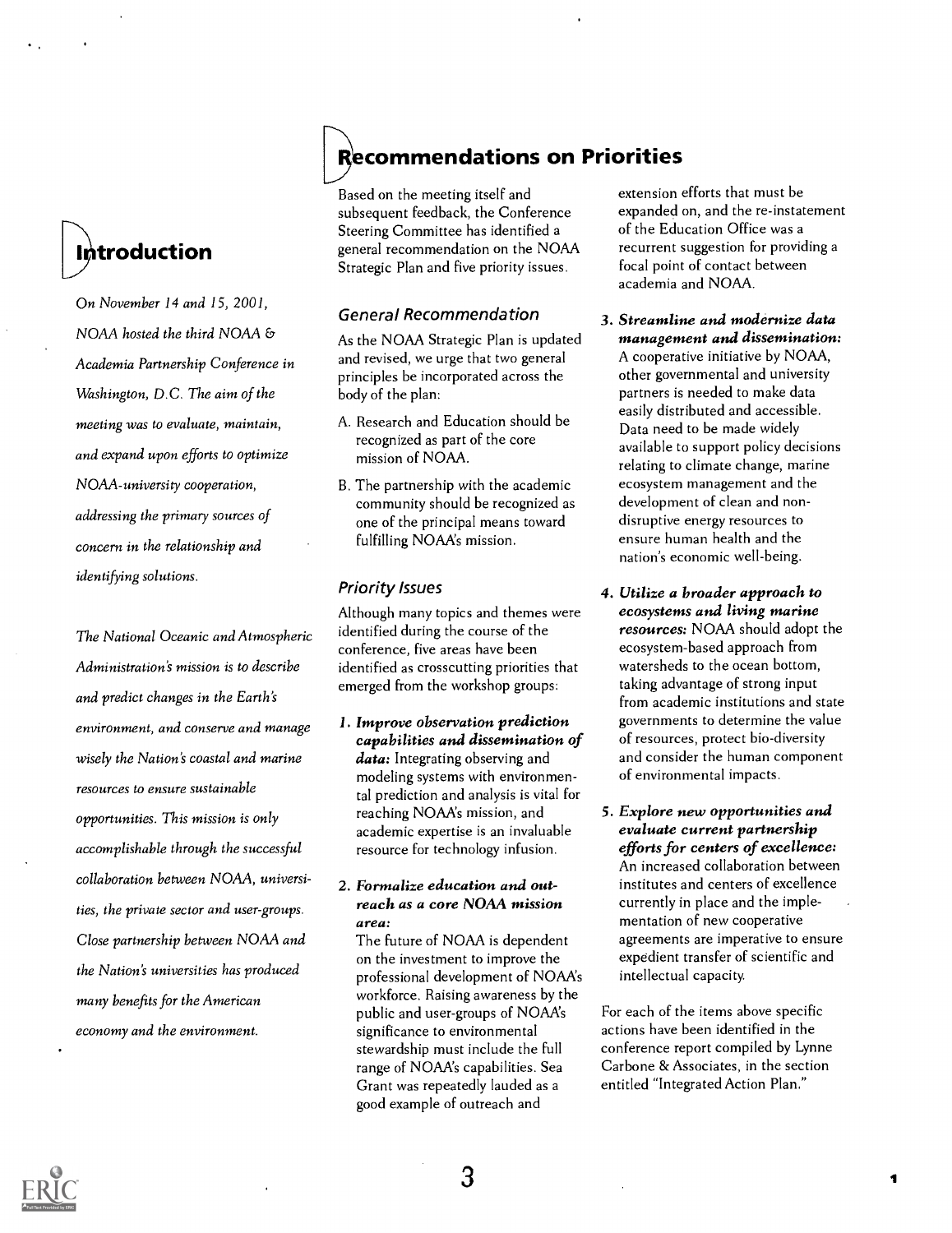s a follow-up to a successful NOAA Workforce for<br>
conference in 1996, the the 21st Century<br>
NOAA Science Advisory Explore and identify needs in<br>
Roard planned a forum for NOAA and recruitment. retention, education sa follow-up to a successful conference in 1996, the NOAA Science Advisory Board planned a forum for NOAA and the academic community to meet in Washington, D.C. on November 13-14 to continue to advance the partnership through agreement on shared priorities and focused joint actions.

The conference was structured with four thematic workshops designed to be highly collaborative and focused on clarifying goals, strategies and ultimate agreement on necessary joint actions. Each was co-led by a NOAA and Academia partner. The four sessions and co-leads included:

#### Defining the Partnership

Identify emerging opportunities and mechanisms needed to support ongoing success. Co-Leads: John Snow, College of Geosciences, University of Oklahoma; Lee Dantzler, NOAA/NESDIS/NODC

#### Future Strategic Direction and Joint Priorities

Articulate desired long-term results, clearly articulating the roles of NOAA/Academia, and identifying targeted opportunities. Co. Leads: Louie Echols, Washington Sea Grant Program, University of Washington; Margaret Davidson, Assistant Administrator, NOS

#### Ocean, Atmospheric, Hydrologic Observing, Prediction and Characterization System

Articulate a vision, products and services, relative roles and focused priorities. Co-Leads: Len Pietrafesa, North Carolina State University; Ants Leetmaa, Geophysical Fluids Dynamics Laboratory, OAR

#### NOAA Workforce for the 21st Century

Explore and identify needs in recruitment, retention, education, training and partnership efforts to

support each. Co-Leads: Marvin Geller, Marine Sciences Research . Center, SUNY Stony Brook; Zane Schauer, Human Resources, NOAA

#### he Importance of the OAA/Academic Partnership

The conference began with opening remarks by Samuel W. Bodman, Deputy Secretary, Department of Commerce. Recently appointed to the department, Bodman offered very strong support for the importance of the close links and collaboration of NOAA and academia. He conveyed the President's passionate commitment to education, particularly preparing future generations for environmental and commercial challenges. Bodman applauded efforts to continuously evaluate the partnership and find ways to effectively capitalize on joint strengths.

Scott Gudes, Acting Administrator of NOAA, offered a very personal touch concerning the value of the partnership by highlighting specific examples of partnership successes and the individuals who represent the positive relationship. He noted the seamless nature of the union with many examples of scientists and others who have moved from universities to NOAA and vice versa and truly "put faces" to the partnership.

Gudes highlighted the extent to which partnerships permeate NOAA. He noted that academic partnerships are about bringing together the greatest minds in the country and capitalizing the synergy that comes from the union.

John Snow, Dean of Geosciences, University of Oklahoma, emphasized the importance of the NOAA/ Academia Partnership to the joint

science mission. He highlighted the value of previous meetings and the need for a continued commitment to find ways to make the partnership most effective.

Al Beeton, Chairman of the NOAA Science Advisory Board, shared highlights of progress that has been made in the partnership since the October 1996 Conference. His remarks summarized the Undersecretary's commitment in 1996 and subsequent accomplishments in: administrative efficiency, human resources, strategic planning, research vessels/UNOLS, Coastal Stewardship Task Force and establishing a Science Advisory Board.

Many advances have been made because of the partnership efforts. Beeton reminded the audience of the need to understand each other's needs and constraints in order to solidify strong partnerships.

A very positive tone was set at the outset of the conference, challenging participants to work closely in their respective sessions to collaborate, explore possibilities and most importantly focused together on priorities and plans. In order to ensure maximum collaboration and tangible results, the conference coordinators enlisted the services of professional conference planners and facilitators, Lynne Carbone & Associates, Inc.

The following summary highlights the deliberations and conclusions of each collaborative workshop.

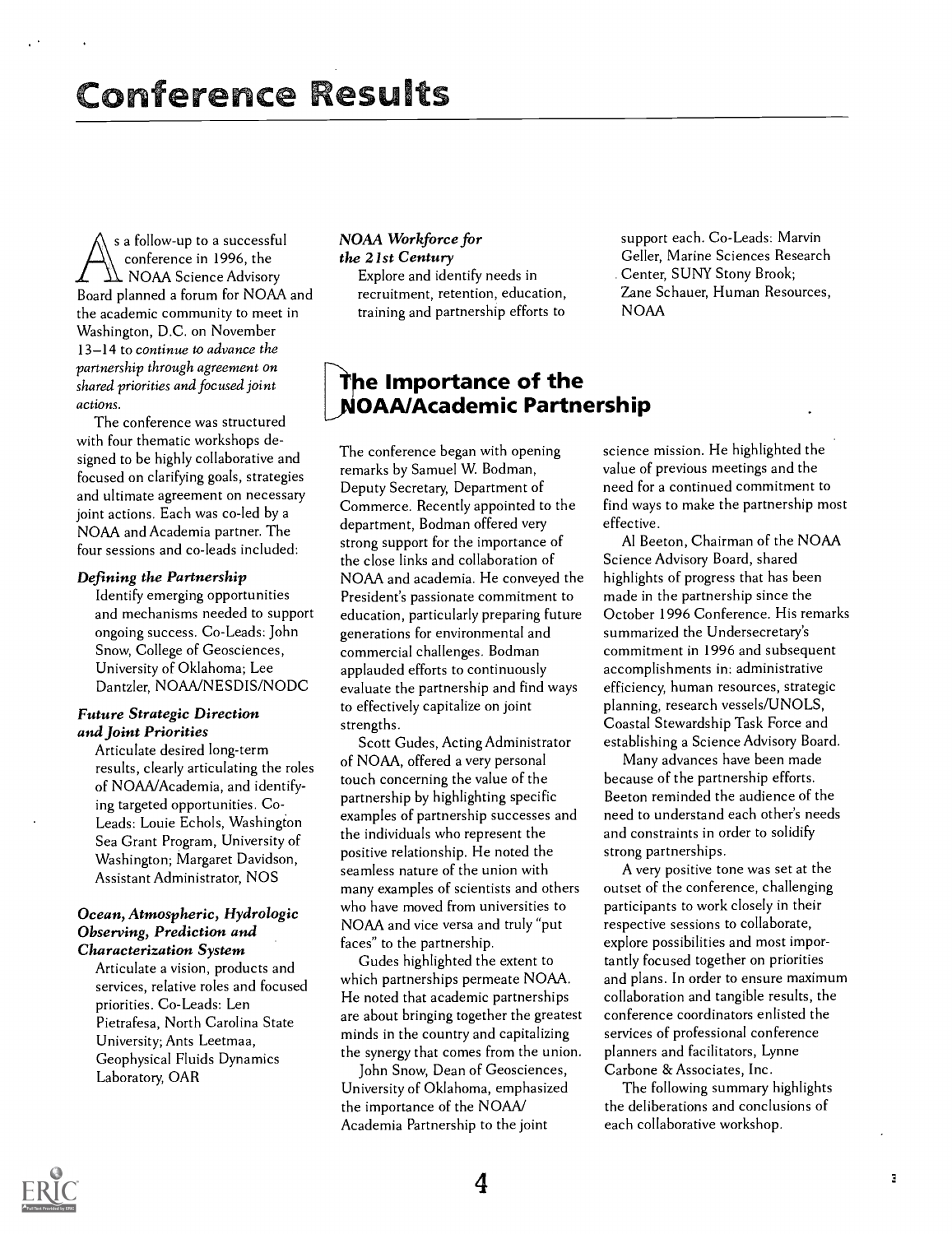### )ummary of Thematic Sessions

Each session was co-chaired by a NOAA/Academic partner. The co-chairs were responsible for providing leadership in each session, presenting the results in the conference plenary and ultimately serving as members of a cross -workshop integration team, preparing the final set of recommendations for the Science Advisory Board consideration and joint action.

The following results were offered in the conference plenary session on November 14th.

#### Session 1: Defining the Partnership  $\sqrt{d}$

The Defining the Partnership Session<br>offered the fundamental definition and P offered the fundamental definition and description of the desirable scientific research relationship between NOAA and universities. Workshop participants provided partnership foundation points, including an overarching definition, a delineation of the benefits of the partnership and features of a successful partnership.

A partnership is a well-defined, outcome-explicit relationship that is  $\mathbb{D}$ mutually beneficial to all parties. The achievement of the partnership goals requires the active participation of all parties.

#### Successful partnerships:

- D Achieve joint scientific objectives.
- <sup>D</sup> Increase critical mass for a project.
- $D$  Provide high quality expertise with  $D$ fewer people.
- <sup>D</sup> Provide flexibility in funding.
- <sup>D</sup> Contribute to building future scientific workforce.
- <sup>D</sup> Lower costs to each party in achievement of common goals.
- <sup>D</sup> Provide new research opportunities.
- <sup>D</sup> Contribute to fulfilling NOAA's commitment to higher education.
- <sup>D</sup> Build supportive constituencies for programs.
- <sup>D</sup> Help to build and sustain a critical infrastructure.

D Enhance the credibility of research results.

#### The features of a successful partnership include:

- <sup>D</sup> Early joint planning of program.
- <sup>D</sup> Multi-year funding at a specified ratio.
- Commitment to stable multi-year funding.
- D Commitment to maintaining agreed upon funding ratios.
- <sup>D</sup> Explicit expected outcomes, roles and responsibilities for each party.
- Each partner treating the others as important constituencies.
- Partners leveraging multiple funding sources.
- <sup>D</sup> Joint pursuit of funding and political influence.
- <sup>D</sup> Responsible party designated in each organization for maintenance of the partnership.
- D Open access to relevant data and information.
- Respective constituents are well organized.

Recommendations for improving and enhancing mechanisms to support the partnership include:

- D Dedicated NOAA staff supporting university programs.
- <sup>D</sup> Independent peer review of current partnerships.
- Creative mechanisms for NOAA/ university scientist exchanges.
- D NOAA commitment to 40% of new research funds to universities.
- <sup>D</sup> Learn from and adapt best practices of NSF and Office of Naval Research.
- <sup>D</sup> Regionally based forums for joint planning, relationship building, collaborative problem-solving.
- <sup>D</sup> Improved grants management borrow best practices; expand to multi-year and multi-task; outsource grants management; on-site grants staff; on-line processing.

Eighteen emerging partnership opportunities were identified with projected benefits for each. Five priority efforts were offered along with benefits and recommended follow up actions:

- D Strengthen K-12 (Science, education, public outreach and capacity building)
- <sup>D</sup> Tripartite research opportunities (NOAA, universities and user groups)
- D Ocean exploration and observations
- <sup>D</sup> Exploit NOAA data sets
- D Accelerate synthesis and wider dissemination of research results.

Follow-up actions require deliberate changes in NOAA business practice, using identified best practices and nontraditional approaches, and increasing the commitment of dedicated resources in support of Science Advisory Board activities and public outreach/education efforts.

#### Session 2: Future Strategic Direction and Priority Joint Efforts

Session 2 participants had the enormous task of looking at the next 3-5 years and deciding the strategic focus and specific priorities to pursue jointly. The session had the highest attendance of all four workshops and successfully accomplished its complex tasks.

The agreed-upon joint strategic priorities for the next 5 years and the desired results for each include:

#### 1. Integrated Environmental Analysis, Prediction and Services

- D Translate weather, climate, hydrographic and ocean forecasts into coastal and ocean ecological and economic forecasts
- <sup>D</sup> Forecast extreme environmental events (natural and man made)
- D Forecast air quality and associated impacts.

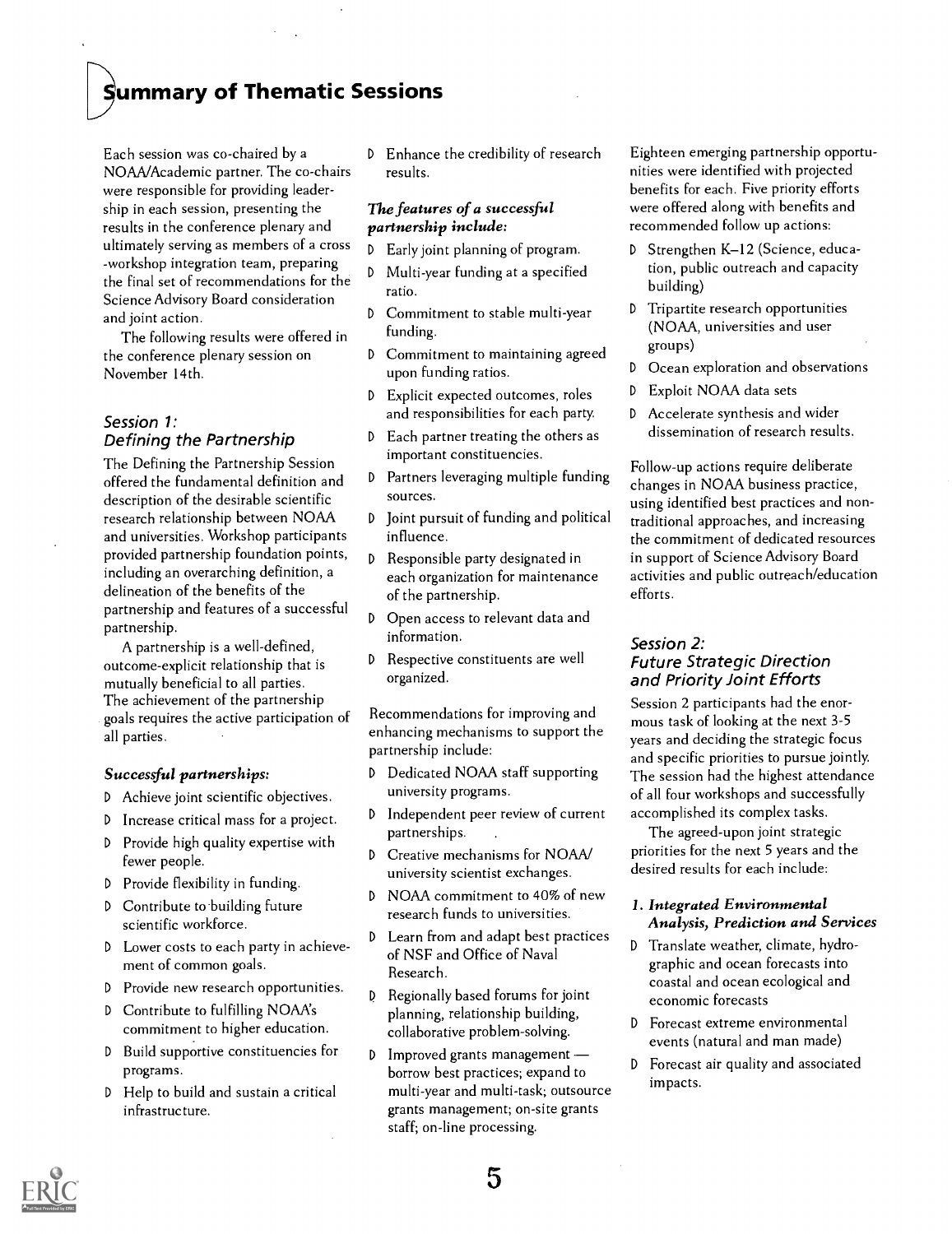#### 2. Understand, Value, Conserve and Manage Natural Systems

- D Valuation of ecosystem goods and D services
- <sup>D</sup> Recover and protect habitats and species with emphasis on biodiversity
- <sup>D</sup> Implement ecosystem-based management

#### 3. Education-Establish Environmental Literacy

- <sup>D</sup> Fully implement Byrne Report recommendations on university extension related to NOAA's mission
- D Improve public's response to natural  $\frac{b}{D}$ hazards
- <sup>D</sup> Create climate services education programs with the universities
- <sup>D</sup> Improve coastal watershed management through targeted education
- D NOAA and academia work together on common educational goals, including Minority Serving Institutions.

#### 4. Data Management and Dissemination

- <sup>D</sup> Establish NOAA/University partnership (Cooperative Institute or Consortium) with computer science  $D$ departments
- <sup>D</sup> Implement one-stop shopping for users-seamless use of NOAA data centers: user friendly portal
- D NOAA Grants-include provision for metadata compliance (FGDC)
- <sup>D</sup> Build successful thematic demonstration projects

#### 5. Exploration and Discovery of Ocean and Beyond

- <sup>D</sup> Effectively use existing technology and develop new technology for new mapping systems and sampling systems
- <sup>D</sup> Develop new observing systems
- <sup>D</sup> Discover, understand and (where appropriate) develop new resources (e.g., energy, minerals, biopharmaceuticals, ecosystems)
- <sup>D</sup> Provide basis for management of new ecosystems.
- Develop maps (coastline to deep ocean, habitat, distribution and abundance, GIS and GPS, subsurface, geological, hydrographic)  $D$

Participants were also asked to recommend roles for each of the partners in achieving the desired long-term results. Highlights of the suggested roles are:

#### NOAA Primary Roles

- <sup>D</sup> Provide infrastructure, including platforms
- Provide forecasts
- Provide other mission-related deliverables
- <sup>D</sup> Translate information to management strategies
- <sup>D</sup> Develop responsive budget initiatives.

#### Primary Academic Roles

- <sup>D</sup> Bring unique mix of academic disciplines to issues (e.g., microbiology or molecular biology)
- <sup>D</sup> Provide undergrad and graduate education—research-based and new<br>knowledge b knowledge
- Serve as honest broker
- <sup>D</sup> Provide feedback re: state and local issues

#### Shared Primary Roles

- <sup>D</sup> Experimental and systems design
- Results reporting.
- <sup>D</sup> Information for decision-makers
- <sup>D</sup> Outreach to a variety of publics

Participants noted that the private sector must be in the partnership equation, and it is essential in any/all efforts that all partners be engaged from the planning through execution stages.

Finally, specific strategic opportunities were provided in the areas of integration of social science into the research agenda and provision of useful information to decision-makers.

Recommendations for follow-up include:

#### Integrating social science into research agenda.

- Understand environmental attitudes, ethics and values
- <sup>D</sup> Understand the impact of improvements in products and services on people and the economy
- <sup>D</sup> Involve social scientists in program evaluation of public policy issues and regulatory effectiveness
- D Understand needs and transfer useful information to decisionmakers

#### Understanding needs and transferring useful information to decision makers.

- <sup>D</sup> Identify the key decision makers and understand their needs-know the "markets."
- D Sponsor forums for joint learning to understand linkages between science and public policy.
- D Use existing networks and sponsor new forums for interactive dialogue with decision- makers.
- Deliver "user-friendly" products tailored to the right scale and market.

The need to clearly link and integrate efforts in analysis and prediction with conservation and management of natural systems was emphasized. The importance of data, public education and outreach and exploring the oceans were all thoughtfully presented for consideration for action by the partnership.

ŧ

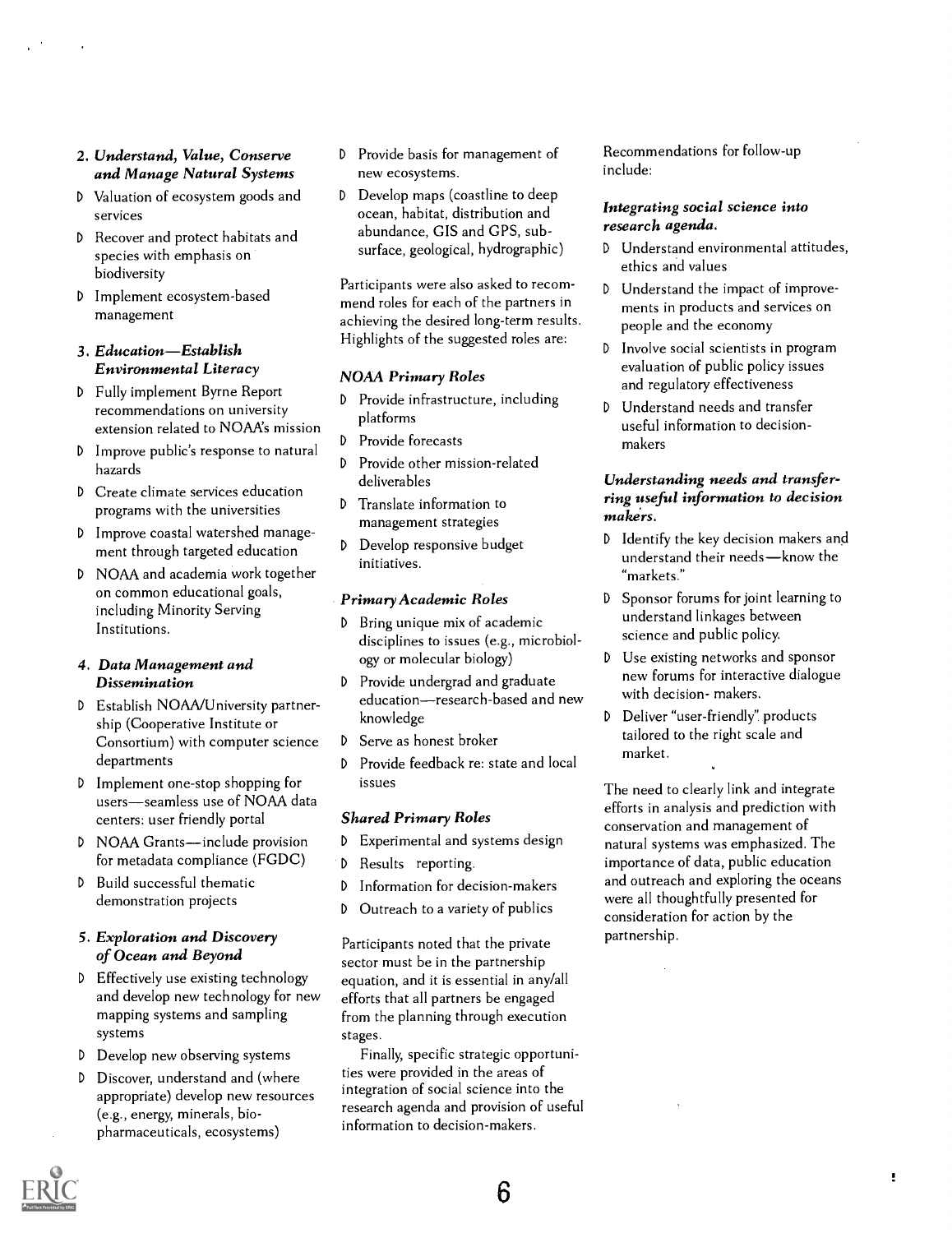### Summary of Thematic Sessions, CONTINUED

#### Session 3: Ocean, Atmospheric, Hydrologic Observing, Prediction and Characterization System

Session 3 was the second most attended thematic session with a balanced representation of NOAA and academia. The tasks included clarifying current efforts, identifying gaps and recommending opportunities to bridge gaps and clarify relative roles of the partners. In fact, the session results exceeded plans and expectations and included: the articulation of a long term vision, a decadal goal, possible products and services, roles of the partners, voids/missed opportunities, and identification of top priorities.

The long-term vision of the system, overall goal and possible products and services are:

Vision: Develop a NOAA environmental information service marshalling university-based science and technology and blending NOAAs missions in environmental prediction and stewardship (e.g., shortterm warnings and forecasts, climate and global change, sustainable coastal ecosystems, safe navigation).

Decadal Goal: By 2010, implement coupled prediction systems.

- <sup>D</sup> In operational mode for ocean, atmosphere, hydrology, climate variability and change.
- <sup>D</sup> In research mode for biogeochemical systems, ecosystems, fisheries and co-evolution of society and the environment.

#### Possible Products and Services:

- <sup>D</sup> Allow management decisions on development of environmental stewardship to be based on sound science.
- <sup>D</sup> Provide climate products and services people can use (e.g., crop forecasts, energy usage, water reservoir releases).
- <sup>D</sup> Project what the coast will look like in twenty years and what the climate will be in 50 years.
- <sup>D</sup> Provide skillful ecologic forecasts.
- <sup>D</sup> Predict the outbreak and spread of environmentally related diseases.
- <sup>D</sup> Predict the effects of climate and weather on coastal systems.

The key components of the desired system include:

- 1. Validated observing and modeling systems.
- 2. Community consensus on priorities and approaches.
- 3. Management (including funding) structures to mobilize, coordinate and sustain all of the players.
- 4. Focus and leverage NOAAs programs and associated university programs.

The relative roles of NOAA and academia in the desired system are:

#### NOAA

- <sup>D</sup> Serve as the nation's forecaster
- <sup>D</sup> Transition into operational products and services from academic research data
- <sup>D</sup> Tie research to operations, products, climate, and stewardship
- Lead operation of long-term observing systems and large-scale modeling
- <sup>D</sup> Certify monitoring systems
- Maintain and expand role of providing data certification and data access
- <sup>D</sup> Standardize, certify, distribute archive
- <sup>D</sup> Support graduate students (co-op engagement/outreach/ extension) to encourage expedient transfer of academia to operations
- <sup>D</sup> Secure funding
- <sup>D</sup> Integrate intra-agency environmental services
- D Take full advantage of partners

#### Academia

- <sup>D</sup> Play major role in development of systems applications and operations of specific components
- <sup>D</sup> Understand processes, conduct research, and educate
- <sup>D</sup> Provide extension service
- Transfer proven technology to operational agencies
- Maintain broad, changing research agenda
- Create prototype regional observing systems

Participants identified missed opportunities or voids in current activities. Key themes in this area that emerged are:

- <sup>D</sup> Establish focused means to integrate activities between academia and NOAA operational units.
	- Development of a science infusion strategy
	- Development of a data management strategy
- D Contribute to a better informed public, including private sector.
	- Establish a users advisory board to advise new administrator.
- D Validate and integrate observations and models across multiple disciplines to address issues of importance to NOAA missions.
	- Carbon cycle, global water cycle, coastal weather and climate, coastal ecological health, fisheries, etc.
	- Coordinated experiments
- <sup>D</sup> Develop the NOAA capability to better address uncertainty.
	- Understand causes of and develop plan to mitigate uncertainty
- <sup>D</sup> Establish scientific and technological consensus of priorities via funded, globalized partnerships.
	- Structured workshops
	- Leadership in the international community.

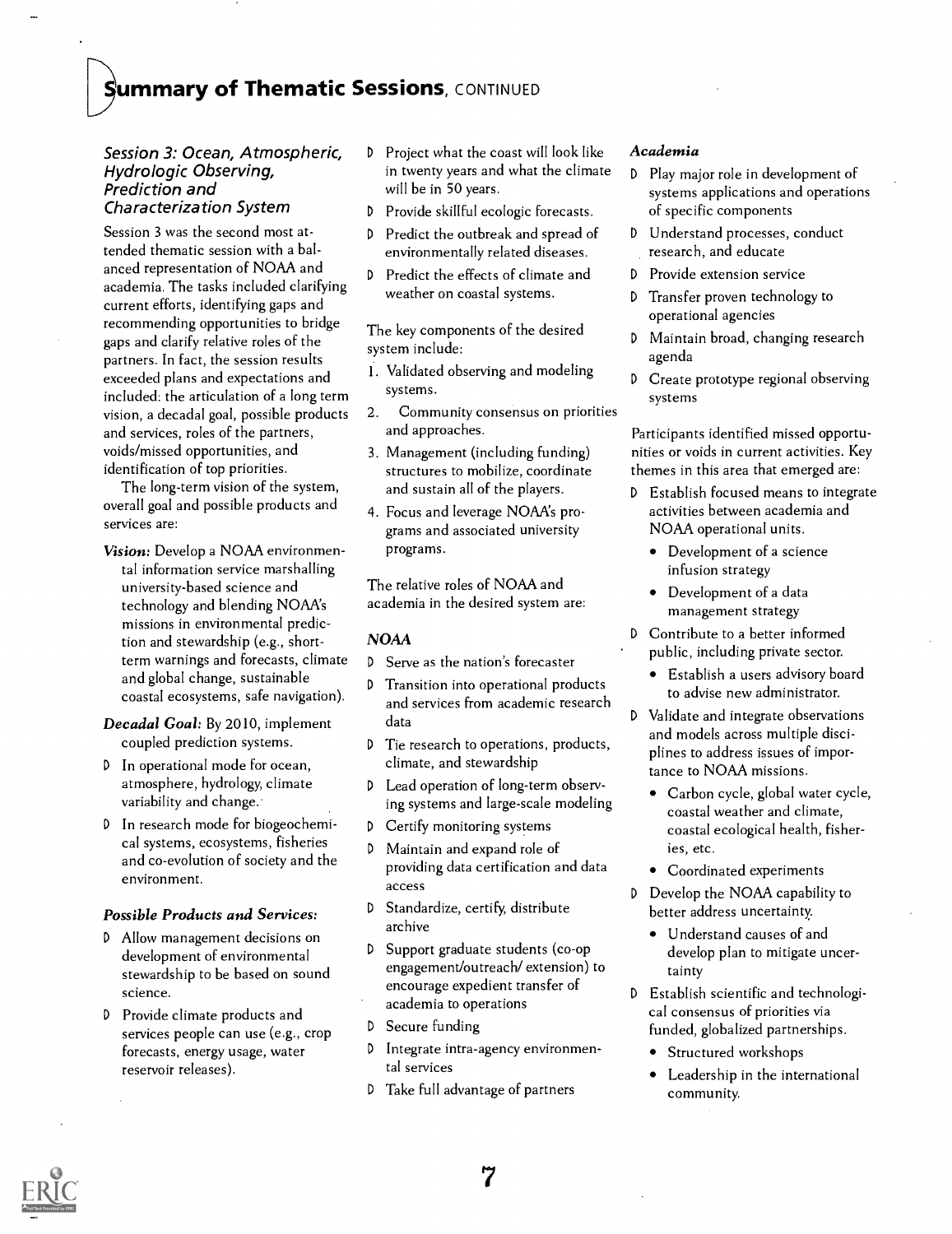- <sup>D</sup> Establish management structure to build and maintain NOAA/academic cooperative efforts.
	- Co-laboratories

Finally, the priorities for joint follow up and action fall in to the categories of observing, modeling and education. Specifically, they are:

- <sup>D</sup> Development and implementation of a seamless suite of environmental forecast products.
- D Establishment of the required D global-to-regional observing capability.
- D. Further develop NOAA/University Centers of Excellence (with distributed co-labs) to provide the necessary S&T transfers and couplings of  $\Box$ natural and human systems.

Detailed implementation plans highlighting key actions and entities for follow up are contained in the workshop documentation.

#### Session 4: NOAA Workforce for the 21st Century

Session participants were challenged to collaborate on shared efforts in training, student preparedness, recruitment, retention, cooperative arrangements, outreach to underrepresented groups and curriculum development.

The session results included recommendations in each area and are highlighted below.

Several recommendations identify opportunities for education and training in the current NOAA workforce and relationships with universities:

- <sup>D</sup> Re-establish funding for the Education Office.
- <sup>D</sup> Include education within strategic plan.
- <sup>D</sup> Identify older assets for loan via REP.
- <sup>D</sup> Co-locate NOAA employees use CMER model.
- <sup>D</sup> Expand IPA visiting scientists programs-women/minority focus.
- <sup>D</sup> Establish pre-, post- graduate fellowships in needed areas.

Recruitment and retention strategies were offered for NOAA follow up and include:

- <sup>D</sup> Workforce planning to include all sectors.
- Outreach across all education levels in strategic plan.
- <sup>D</sup> Strategy to focus on NOAA identity.
- Rotational assignments, among line offices and academia.
- Dialogue to understand why people leave/stay.
- D Accommodating environment for NOAA visitors.

Increasing outreach to underrepresented groups was emphasized as a recruitment strategy. Recommendations for follow up are:

- <sup>D</sup> Identify, fund, partner with successful models (e.g., SOARS).
- Have Education Office conduct survey of best practices of existing programs.
- <sup>D</sup> Use/recognize mentors from underrepresented groups.
- Talk with White House to review MSI definition.
- D Make NOAA supervisors more aware of minority/women programs.

Enhancing the connection between NOAA and universities on student preparedness was the theme of a number of follow up recommendations for building the future workforce. Some suggested actions include:

- D More communication between universities and NOAA.
	- NOAA-What educational preparation is needed for what jobs?
- Universities-level of curriculum specificity needed.
- Delineate roles-Who should be teaching what?
- D Fund students for NOAA critical needs programs.
- Continue COMET, other cooperative programs.
- <sup>D</sup> Encourage universities to broaden training to better meet NOAA needs.

Finally, participants focused on planning and curriculum development and offered a series of recommendations to support development of the "right" NOAA workforce for the 21st Century. They recommended:

- D NOAA do long term needs assessment.
- Provide ideal profiles to universities for curriculum expansion.
- <sup>D</sup> Include workforce plan in strategic plan.
- <sup>D</sup> Create pool of employees and retirees for university exchange.
- <sup>D</sup> Update employee skills through academic partnerships.

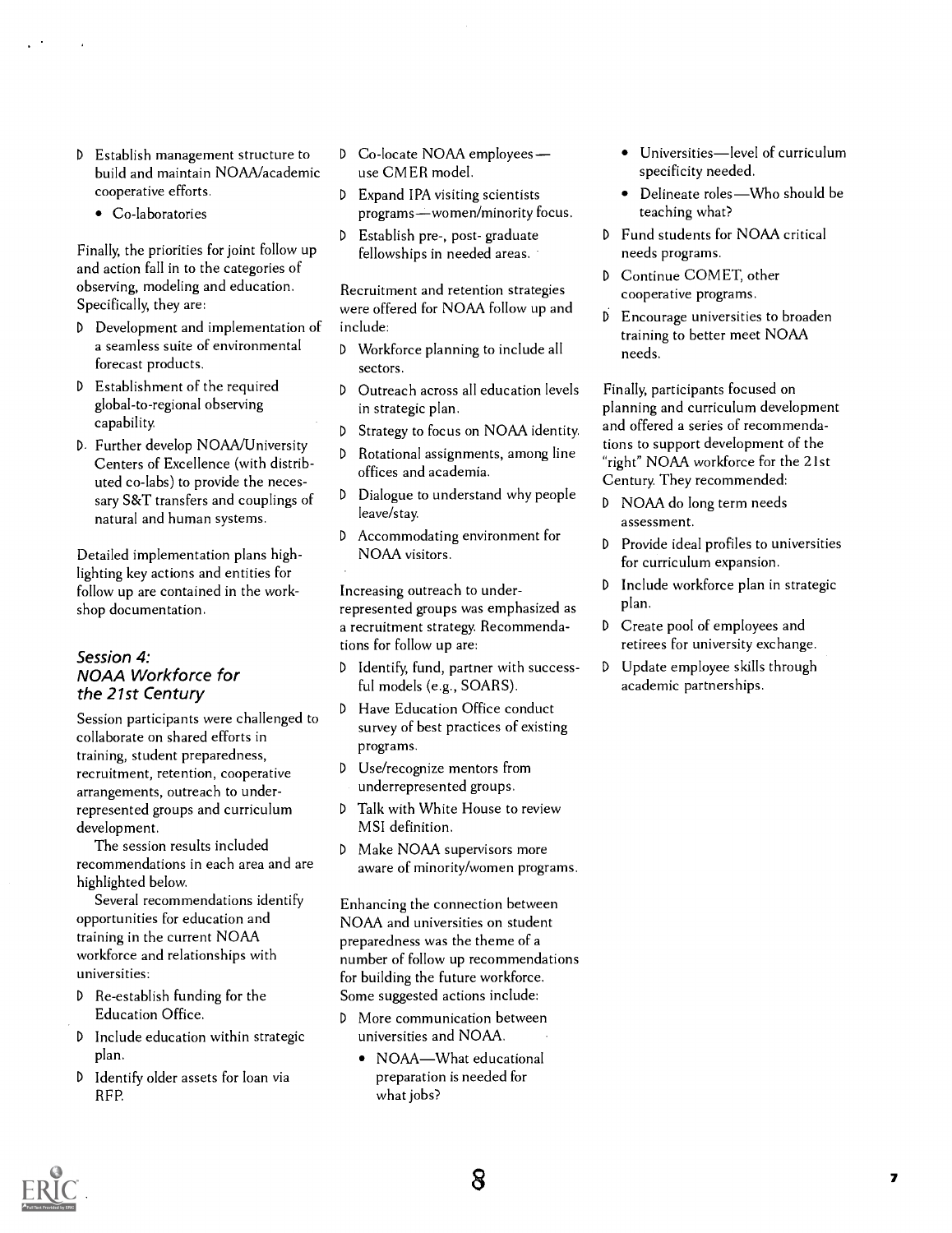## Conclusions

The co-leads from each workshop offered summaries of their respective sessions in the plenary session. It was clear that several common and linked themes emerged across the thematic sessions. The NOAA and academic partners were very much "on the same page".

The importance of public outreach and education to both the general public as well as decision makers at all levels emerged as a top priority in all four sessions. Furthermore, the importance of data management and dissemination and the need to leverage their use to all parts of the system were asserted as priorities. The need to link the integrated observing and modeling system with environmental prediction, analysis and literacy, and the conservation and management of natural and human systems was emphasized. Finally, ocean exploration and the partnership opportunities it presents were highlighted as a priority by multiple workshops.

An enhanced infrastructure, mechanisms and practices to support the NOAA/Academia partnership were highlighted in multiple sessions. Recommendations included stable funding and staff, creative personnel practices, Centers of Excellence, joint planning, and regional meetings. Additionally, reducing the administrative burden impeding the partnership emerged along with recommendations for improving grants management and the cooperative agreement process.

### $\mathbf{\hat{F}}$ ollow Up and **Next Steps**

The co-leads will consider all workshop recommendations and provide the Science Advisory Board with a consolidated and integrated Joint Action Plan by the end of the calendar year. Beeton agreed to remain the focal point for follow on activities.

### **Summary of Evaluations**

Seventy-eight NOAA/Academia representatives attended the conference. Fifty evaluations were submitted. Ninety six percent of the participants rated the overall conference with a rating of 3 or better and seventy six percent offered an overall rating of 4 or 5 ( $5 =$  highly satisfied).

Attendees offered recommendations for future forums.

- D Send background materials before the conference.
- <sup>D</sup> Provide more time for collaboration and discussion.
- Hold some sort of reception the evening of the first day.
- <sup>D</sup> Limit the agenda and tasking to manageable amount.

Many attendees conveyed appreciation for the opportunity to focus on important challenges and formulate recommendations for joint action.

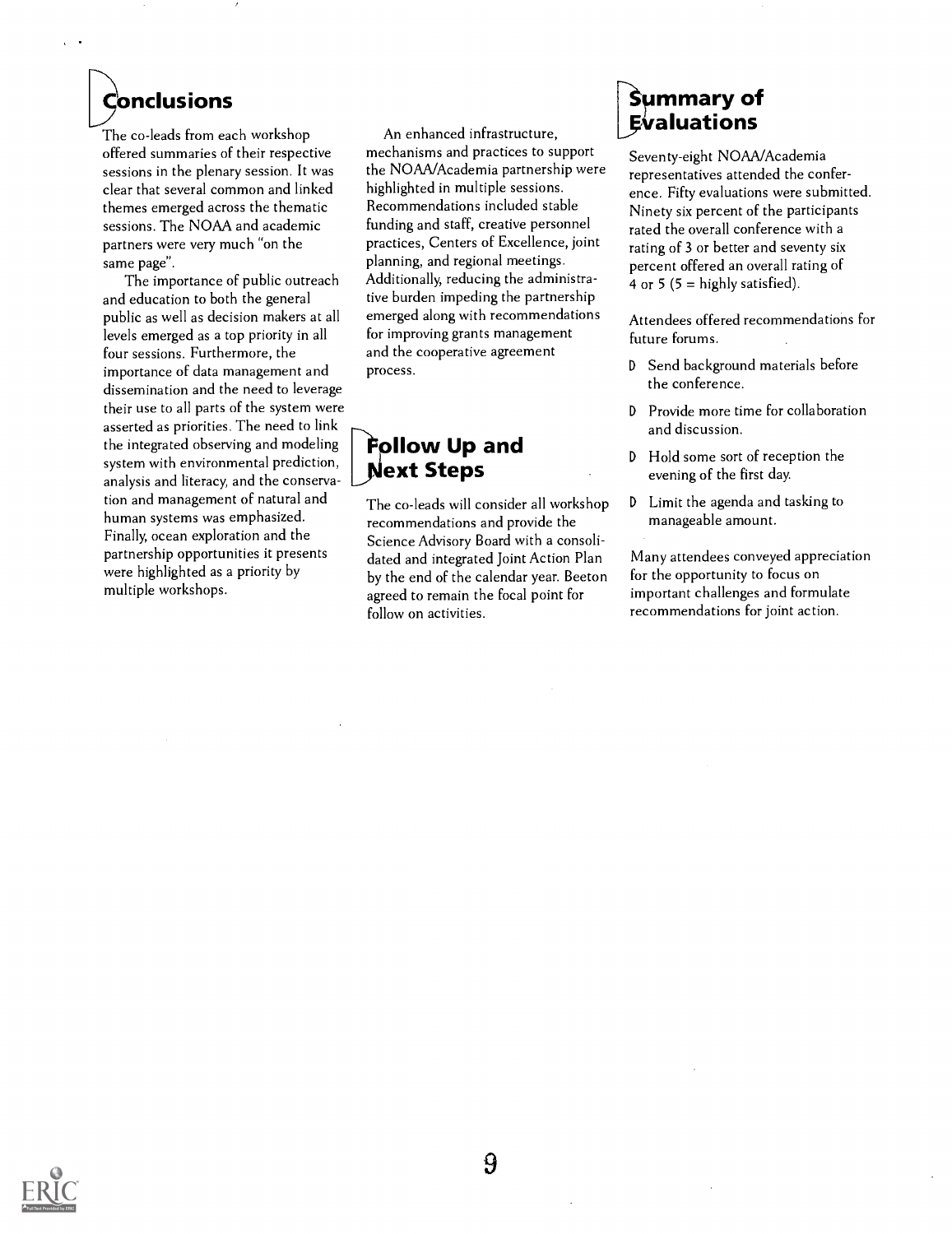

| For more information contact: The definition of the state of the state of     |                                                                                                                                                                                                                                 |  |  |                                                                                                                   |  |
|-------------------------------------------------------------------------------|---------------------------------------------------------------------------------------------------------------------------------------------------------------------------------------------------------------------------------|--|--|-------------------------------------------------------------------------------------------------------------------|--|
| Kerry Bolognese マーク・ディスタ あいあい スマーマン まいき                                       |                                                                                                                                                                                                                                 |  |  |                                                                                                                   |  |
| <b>NASULGC</b>                                                                | ေကာင္း ေဒသ အားေလးျပန္ခ်ာေန ေသာ္ေဒသမွတဲ့ အခ်ိန္းမွာ ေဒသသည္းမွဳေျပာ                                                                                                                                                               |  |  |                                                                                                                   |  |
| 1307 New York Avenue, N.W., Suite 400 and the contract of the contract of the |                                                                                                                                                                                                                                 |  |  |                                                                                                                   |  |
| Washington, D.C. 20005-4722                                                   |                                                                                                                                                                                                                                 |  |  |                                                                                                                   |  |
| 202-478-6023                                                                  | الموسَّمَانِ الحريمِ في الله التي يتم التي توسع الأسم التي يتم التي توسع التي يتم التي توسع التي توسع التي توسع<br>التي توسع التي توسع التي توسع التي توسع التي توسع التي توسع التي توسع التي توسع التي توسع التي توسع التي توس |  |  |                                                                                                                   |  |
|                                                                               |                                                                                                                                                                                                                                 |  |  |                                                                                                                   |  |
|                                                                               |                                                                                                                                                                                                                                 |  |  | and the second control of the second control of the second control of the second control of the second control of |  |